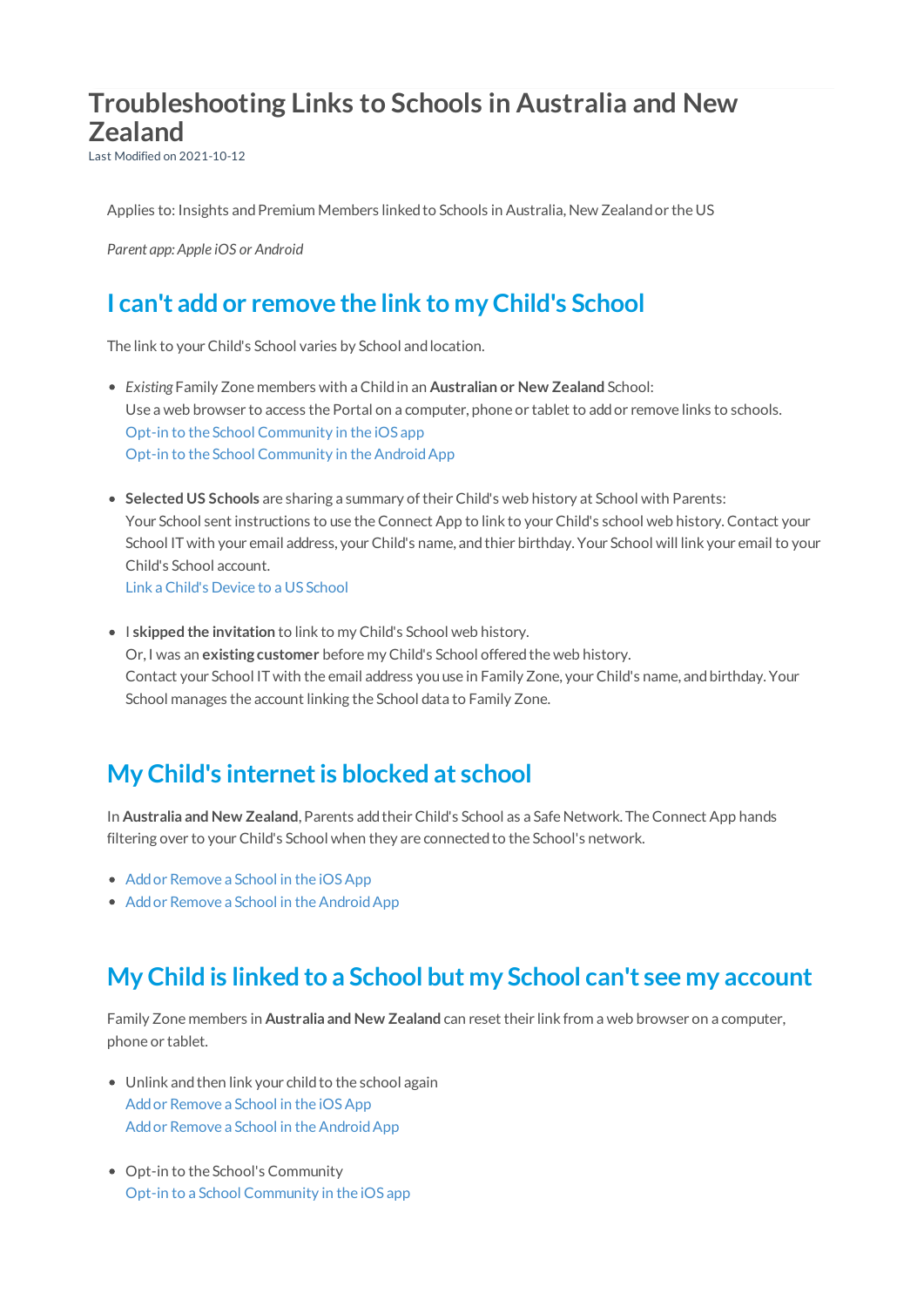#### Opt-in to a School Community in the Android App

US Schools participating in sharing internet history with Parents can reset the link. Parents shouldcontact their School IT for support. Your School IT will need your Parent email address, Child's name, and Child's birthdate to reset the account.

Parents with a Childat a School in **Australia or New Zealand** may not findthe School's safe network in the search. (School safe networks are not available to for US Schools.)

# **Family Zone and Schools**

Schools choose from different services when offering to link a Child's Family Zone devices to the School.

- **MDM (US and ANZ Mobile Device Management)**
	- Parents can see web activity outside of school, but cannot change the School's filtering rules on the device.
	- Available in the US and Australia and New Zealand
	- Schools manage theChild's device at alltimes (may be referredto as "24x7")
	- Parents can receive Family Zone alerts andreports for activity outside of School

#### **School Community (US)**

Parents can review internet activity for time during School andoutside of School.

- Available in the US
- The School gives Parents the Community link
- The School offers to share the web history from School
- The School manages filtering during School
- Parents can manage the monitoring for the web activity outside of School
- **School Community (Australia and New Zealand)**
	- Parents can only see online activity outside of School andget the School's cyber safety advice.
	- Available in Australia andNew Zealand
	- The School hosts its own online cyber safety hub
	- Some Schools also share the school calendar and host special cyber safety events
	- Family Zone automatically switches on monitoring when theChildis outside of School

#### **School Safe Network (Australia and New Zealand)**

Parents allow the School's network to manage filtering so the Child can use the device at School.

- Available for many schools in Australia and New Zealand
- Parents search for the School's Safe Network by name

- Family Zone automatically transfers filtering to the School when theChildconnects to the School's network

## **My issue still isn't resolved, what do I do next?**